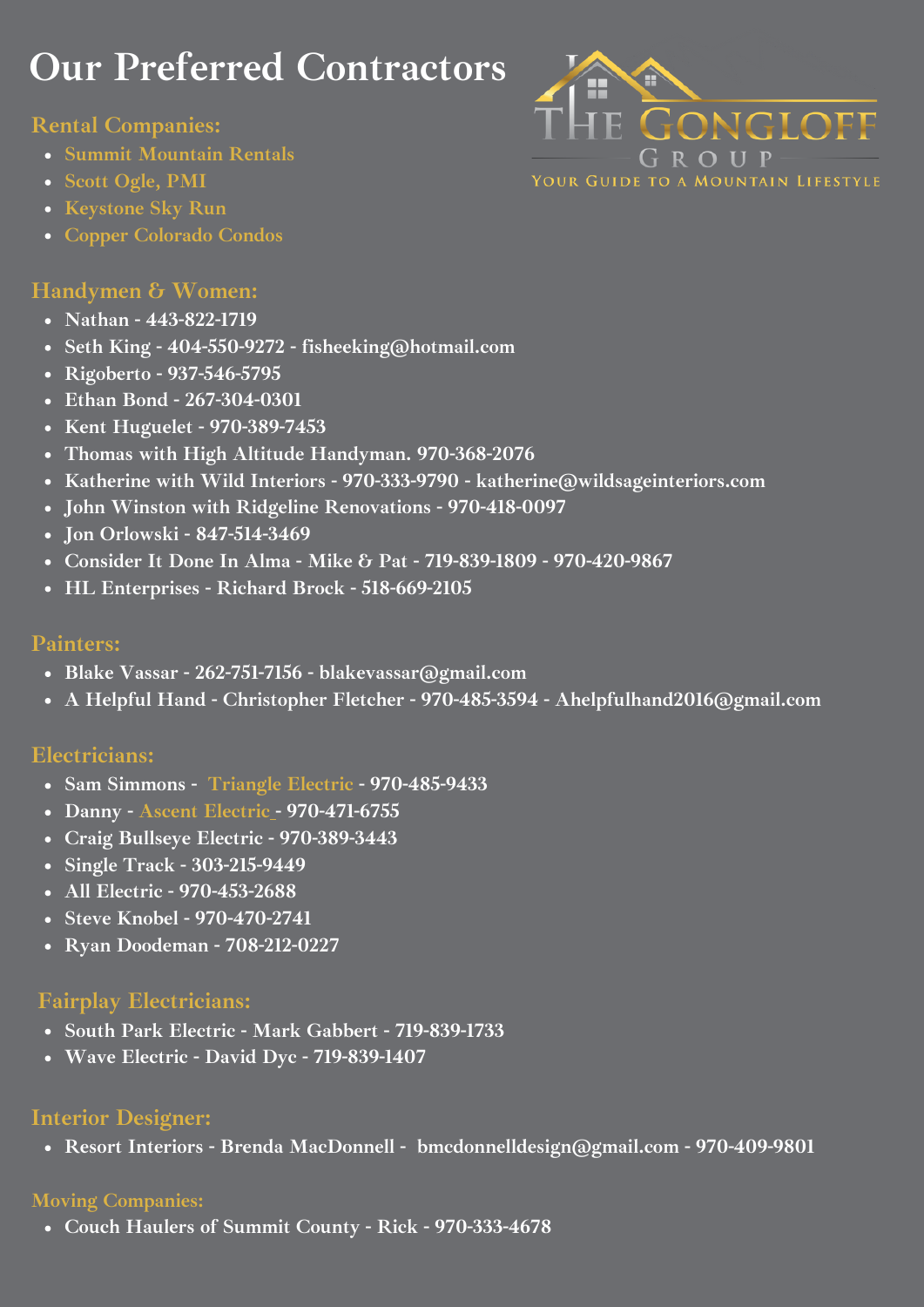#### **Moving Companies:**

**Couch Haulers of Summit County - Rick - 970-333-4678**

## **Fireplaces:**

**Service Monkey [Fireplaces](https://www.servicemonkeyfireplace.com/products-n-services)**

# **Sofa Repair:**

**[Sofamech](https://www.sofamech.com/) - Tom Caldwell - 970-418-8144**

# **Plumbers/HVAC:**

- **Pete Payett (612) 209-4550**
- **HPM Services - John Hardy - 970-389-3184**
- **Chris Hawks - 970-390-4246**
- **Premier Plumbing - Scott - 970-485-4771**
- **All Phases Plumbing - Joe Curiazza - 970-389-5571**
- **Mark Cober Plumbing - Breckenridge Only - 970-485-1987**
- **All American Plumbing - 970-453-6640**
- **About Plumbing & Heating, Inc. - Marcel Slowiena - 970-485-0552 - [Aphi@colorado.net](mailto:Aphi@colorado.net)**

## **Window repair/replacement:**

- **Erik Thor - Renewal by [Anderson](https://www.windowsdoors.com/?brand=colorado&keyword=renewal+by+anderson&gclid=Cj0KCQiA0rSABhDlARIsAJtjfCfTHkTpijCpfgd3z5Tg3jj4Qbm79DRklV7w9yMyMxn_nfaE-wcQMucaAqOPEALw_wcB) - ethor@renewalcolorado.com**
- **Apex Energy [Solutions](http://www.apexenergygroup.com/) - 303-862-7599**
- **Gregory [Window](http://www.gregorydw.com/)**
- **Dustin - [Champion](https://www.championwindow.com/Denver/?utm_source=google&utm_medium=organic&utm_campaign=gmb_denver_localpage) Windows - 720-369-5138**

# **Tile Work**

**[Thomas](http://www.tjtilestone.com/) Jackson Jr. - 612-517-5299 - Thom.jackson.jr@gmail.com**

## **Carpenter Installer**

**Ivan - 719 293-4538**

# **Septic Inspection:**

**Summit County**

# **Well Inspection:**

**[Geotech](http://www.geotechenv.com/) - 303-320-4764**

# **Cleaners/Flippers:**

- **Tania Rivas - 970-471-2845**
- **Berenice Olivas - 970-470-0994**
- **Yesenia - 970-333-0131**